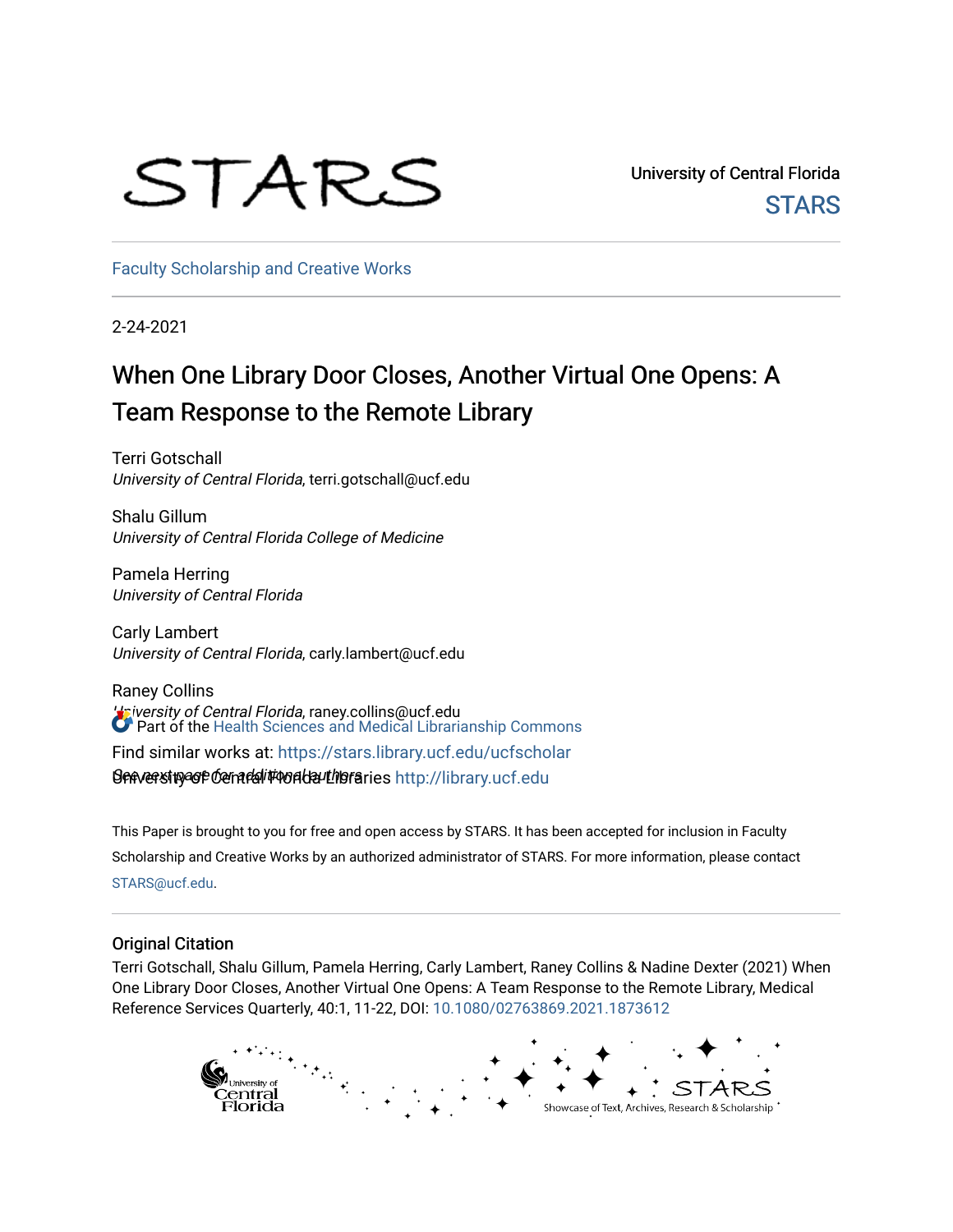# Creator

Terri Gotschall, Shalu Gillum, Pamela Herring, Carly Lambert, Raney Collins, and Nadine Dexter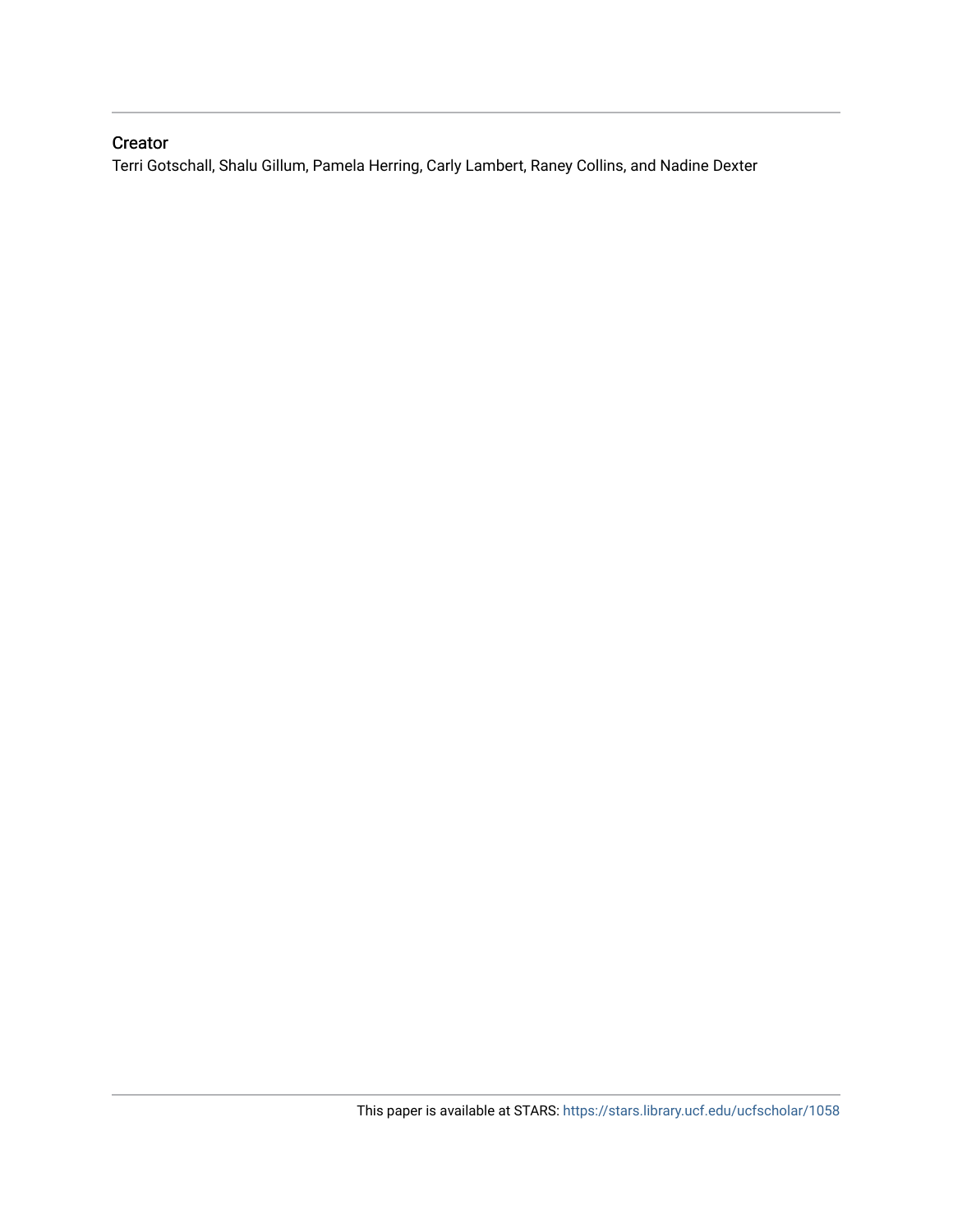# **When One Library Door Closes, Another Virtual One Opens: A Team Response to the Remote Library**

**Terri Gotschall Shalu Gillum Pamela Herring Carly Lambert Raney Collins Nadine Dexter**

# **ABSTRACT**

The University of Central Florida Health Sciences Library is a digital library with 98% of resources being electronic and available online. Though almost all aspects of the library's operations were impacted by the closing of the physical space during the coronavirus pandemic, being a digital library helped the library team transition quickly to remote reference, programming and instruction services.

## **KEYWORDS**

Remote library, remote work, reference, programming, instruction, coronavirus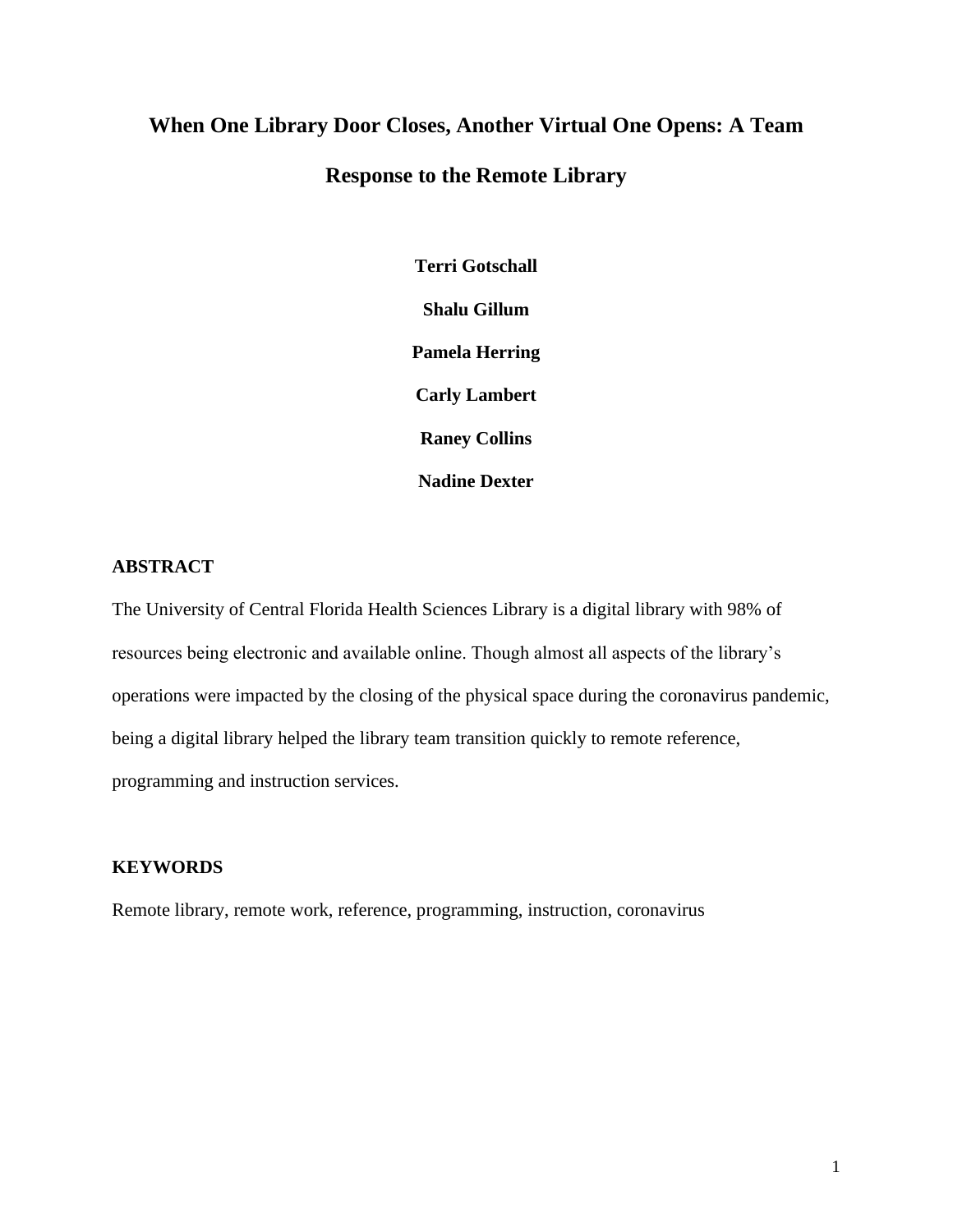#### **AUTHORS**

Terri Gotschall, MLIS, AHIP, (terri.gotschall@ucf.edu) is Scholarly Communications Librarian at Harriet F. Ginsburg Health Sciences Library, University of Central Florida College of Medicine, 6850 Lake Nona Blvd., Orlando, FL, 32816 USA (corresponding)

Shalu Gillum, JD, MLS, AHIP, (shalu@ucf.edu) is Head of Public Services at Harriet F. Ginsburg Health Sciences Library, University of Central Florida College of Medicine, 6850 Lake Nona Blvd., Orlando, FL, 32816 USA

Pamela Herring, MLIS, D-AHIP (pamela.herring@ucf.edu) is Electronic Resources Librarian at Harriet F. Ginsburg Health Sciences Library, University of Central Florida College of Medicine, 6850 Lake Nona Blvd., Orlando, FL, 32816 USA

Carly Lambert, BA (carly.lambert@ucf.edu) is Senior Library Technical Assistant at Harriet F. Ginsburg Health Sciences Library, University of Central Florida College of Medicine, 6850 Lake Nona Blvd., Orlando, FL, 32816 USA

Raney Collins, AA (raney.collins@ucf.edu) is Senior Library Technical Assistant at Harriet F. Ginsburg Health Sciences Library, University of Central Florida College of Medicine, 6850 Lake Nona Blvd., Orlando, FL, 32816 USA

Nadine Dexter, Ed.D, MLS, D-AHIP [\(nadine.dexter@ucf.edu\)](mailto:nadine.dexter@ucf.edu) is Director Health Sciences Library at Harriet F. Ginsburg Health Sciences Library, and Co-Director Medical Informatics,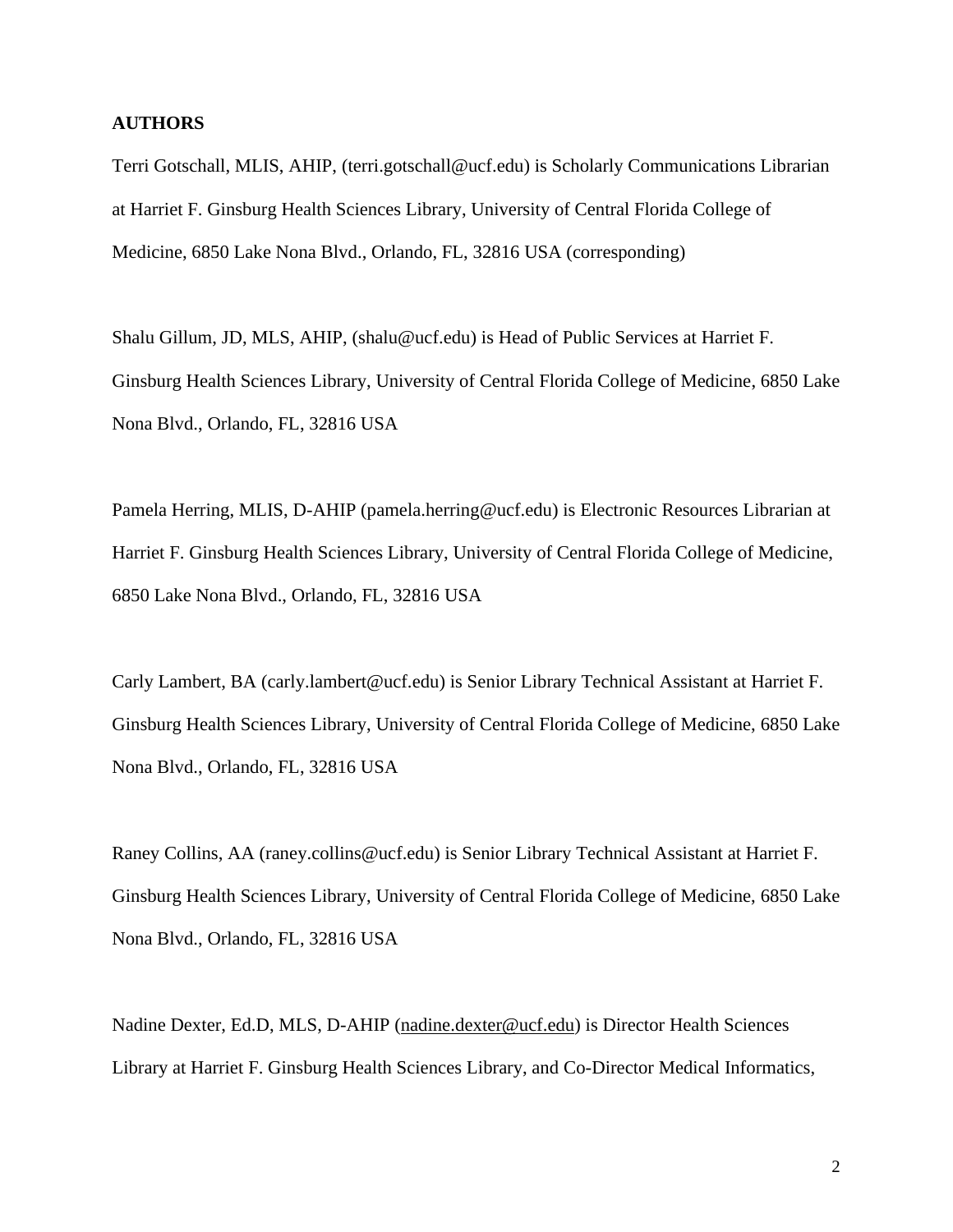University of Central Florida College of Medicine, 6850 Lake Nona Blvd., Orlando, FL, 32816 USA

#### **ORCID**

Terri Gotschall:<https://orcid.org/0000-0002-6397-1299> Shalu Gillum: <https://orcid.org/0000-0002-4285-8924> Nadine Dexter: <https://orcid.org/0000-0002-4774-3093>

#### **INTRODUCTION**

"Information: Anywhere, Anytime, on any Device" is the University of Central Florida (UCF) Harriet F. Ginsburg Health Sciences Library's motto. The global coronavirus pandemic that closed physical library spaces across the nation in spring of 2020 brought a variety of challenges, but it also provided the opportunity to uphold this motto by continuing to provide resources, services and programming remotely.

The Harriet F. Ginsburg Health Sciences Library is a 12,300-square-foot facility that includes study space located on the second floor of the medical education building, with an information commons and a quiet reading room. <sup>1</sup> Users are greeted by the library front desk team, four non-librarian staff members who are at the desk from 8 am to 5 pm, Monday through Friday at assigned daily shifts. The library team is comprised of these four full time staff and six faculty librarians. The librarians use a Personal Librarian model to connect with the 480 medical students in the college. Each student during their first year is assigned to a librarian, who is their personal contact for all library related support.<sup>2</sup> Librarians are available for in person meetings either by drop in or by appointment. Librarians provide library instruction, reference management training, search strategy support, scholarship support, and wellness activities.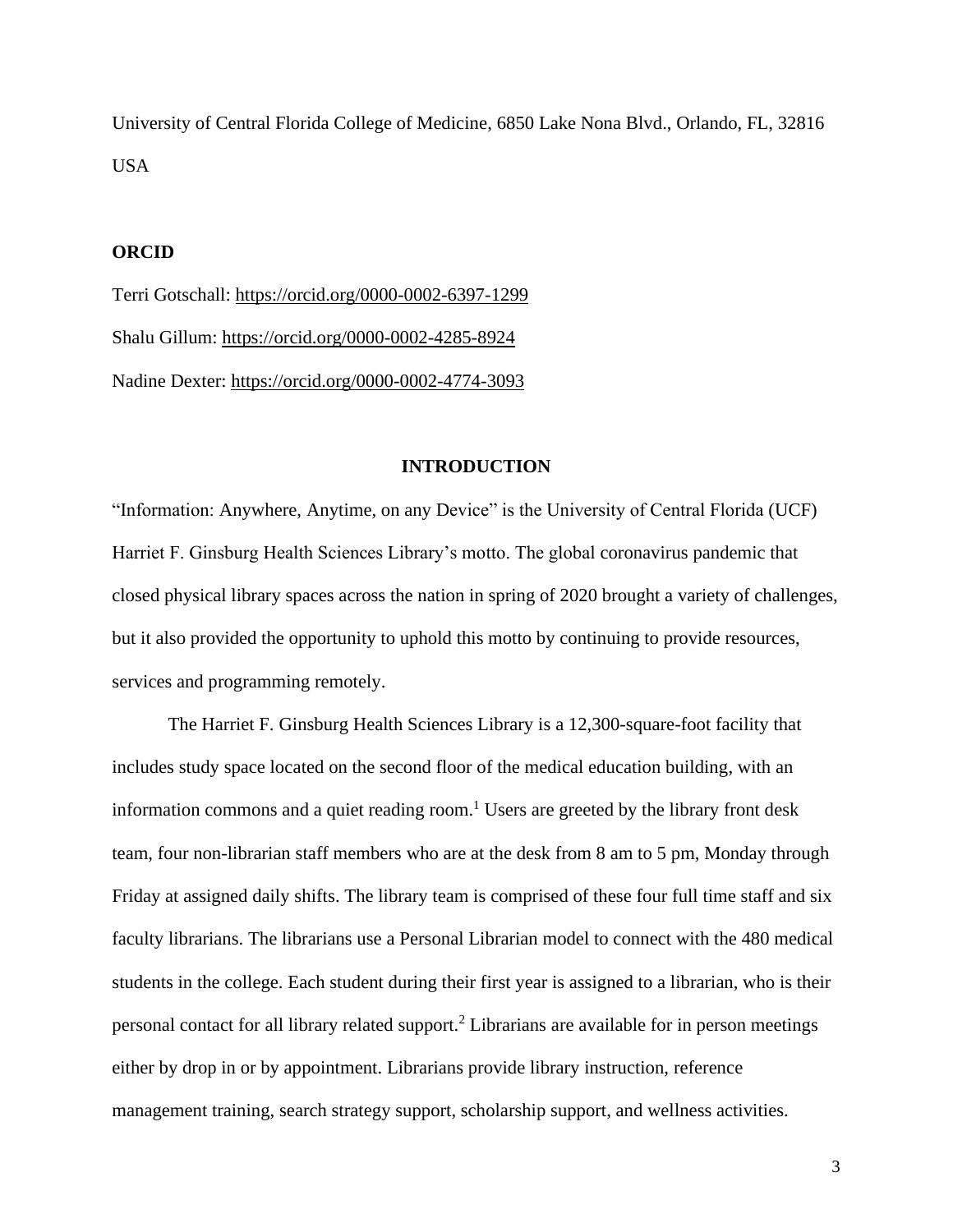Library staff provide circulation assistance and technology support at the front desk, support wellness activities, and handle interlibrary loan services.

The Health Sciences Library (HSL) is a born digital library, with 98% of the collection available online. The library also provides wellness activities for students, faculty and staff with activities such as weekly popcorn popping, monthly lunch and learn workshops, and regular stress-relief and fun activities throughout the year. The library was a hub of activity at the beginning of March 2020, with plans to help students prepare for their exams after spring break in the form of a lunch and learn workshop for staff. Plans were also being made for "Stress-Less Summer" wellness events. In anticipation of a county-wide stay at home order on March 18, UCF transitioned to online classes and remote work. This required a speedy response from the library team, including checking out laptops to the College of Medicine faculty and staff who would be working from home, curating telemedicine e-books for the library's collection, and creating a COVID-19 resource LibGuide.

Working remotely did not last two weeks, as was originally planned, and as of the writing of this article, the library is operating remotely, while working on plans to safely return to campus for the spring semester. Over the past months of being a remote library, almost every aspect of operations, from reference, to programming, to instruction, to collection development has been impacted. However, being remote has also provided the opportunity to learn and grow, and helped the library team find new ways to serve users.

#### **INITIAL RESPONSE**

#### *Circulating Laptops*

Fortunately, the library had recently purchased 20 laptops that had just arrived but had not been formatted for circulation. The library staff, with the help of the Systems Engineering team,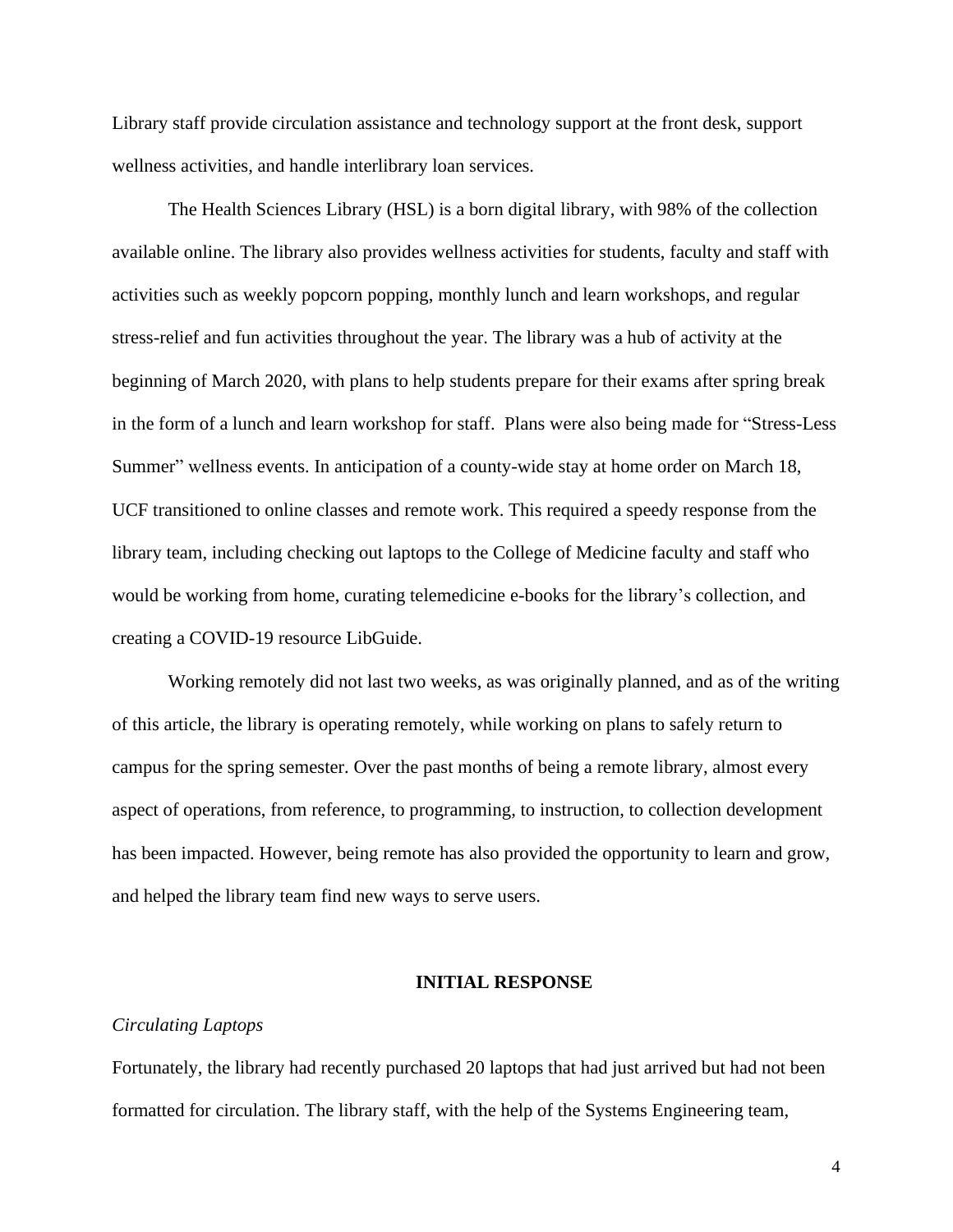quickly unboxed and formatted the laptops, including installing the university's licensed copies of software that would be needed for remote work, such as Microsoft Office, Zoom, and Citrix Client. As news spread across the college about the pandemic and the possibility of the building being closed, faculty and staff quickly came to the library to request a laptop. Nearly all of the library's laptops were checked out to faculty and staff within two days.

#### *COVID-19 LibGuide*

Anticipating library users' need for authoritative information on the coronavirus pandemic and COVID-19, the library's Electronic Resources team created a LibGuide with links to high quality resources.<sup>3</sup> Links were curated from a variety of sources, including the Centers for Disease Control and Prevention and the Medical Library Association's "COVID-19 Resources for Medical Librarians  $\&$  Other Health Information Professionals" website.<sup>4</sup> The guide was continually updated over the spring and summer as librarians came across more useful resources. A link to the guide was added to a highly visible banner at the top of the library's homepage. After six months, the guide had been viewed a 195 times.

#### **REFERENCE SERVICES**

Like many libraries, the main point of contact for reference interactions is the front desk. Located at the entrance of the library, it is where students know to go to ask questions, check out technology, borrow a pen or marker, or request a meeting with a librarian. It is also where the main phone line for the library is answered. The medical education building being closed meant the primary point for communication had to change. The entire college was rapidly going to virtual meetings through the online video conferencing platform Zoom<sup>5</sup>, and each member of the library team was provided a Zoom account through UCF. This made it remarkably easy to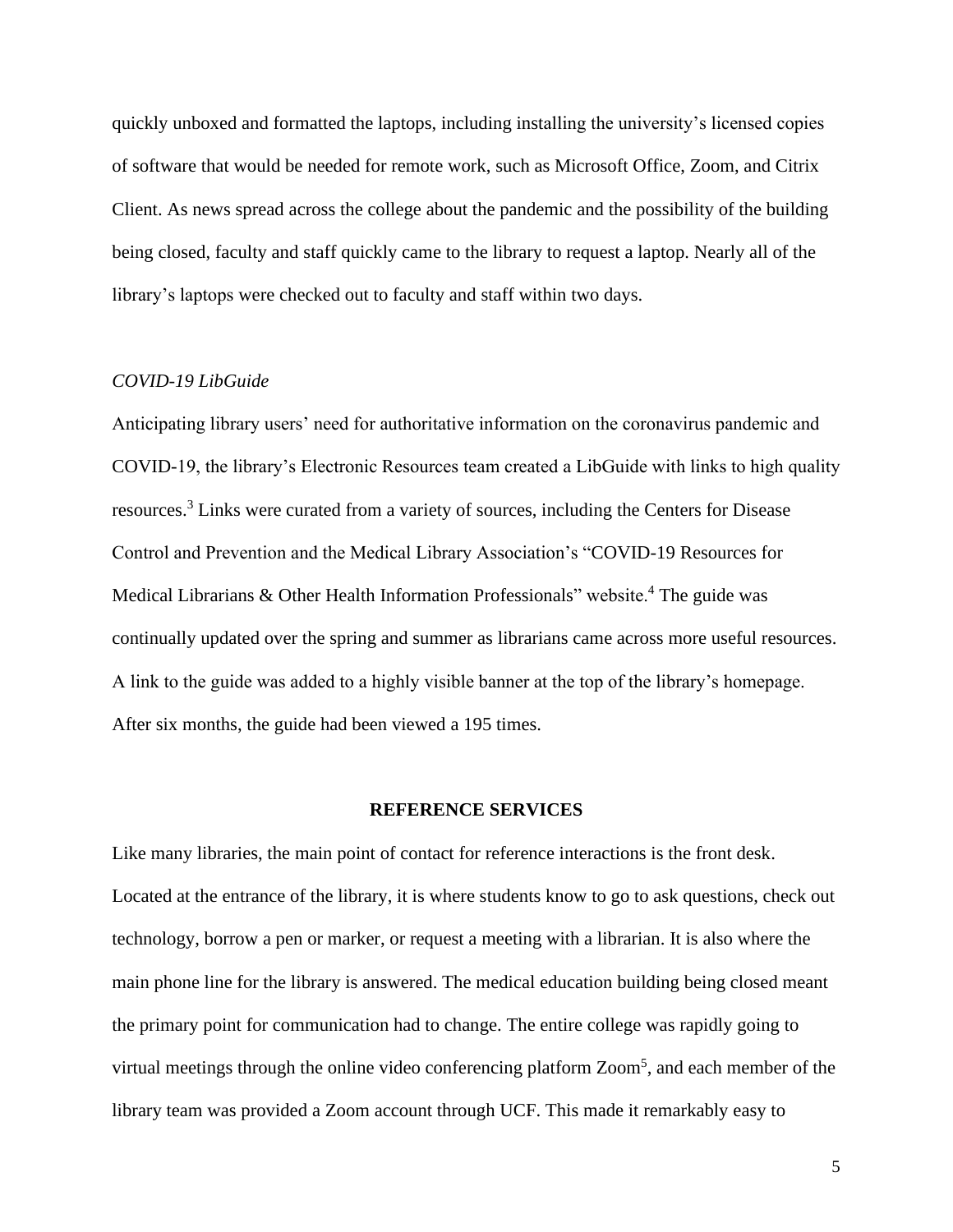transition to meeting with students, faculty and staff online. With everyone having an account, it became possible to invite library users to online meetings, even if the meeting was to take place immediately.

With this new way of communicating came new challenges common to any online platform. "You are muted" is a popular phrase often heard during these meetings, along with "Can you hear me now?" Connectivity issues occur, colleagues freeze on screen, the student speaking suddenly disappears, someone cannot get into the room at all. Online video conferencing also brings with it a lot of security measures like passwords, waiting rooms, and not allowing people to enter the room until the host starts the meeting. These are great for security but add an extra opportunity for technology to fail. Patience and understanding has helped everyone get through these moments of technology failure and frustration.

To direct students to this mode of reaching the library with questions, each student received an email from their Personal Librarian letting them know to email their librarian with any questions, and encouraging them to set up a Zoom meeting in place of a face-to-face meeting.

As no one was in the library to answer the phone, the outgoing message was changed to ask callers to email the library. Team members who regularly staffed the front desk were asked to remotely monitor the library's general email account during their normal shifts and to respond to emails as needed throughout the workday. Each front desk staff member has an assigned shift from Monday through Friday from 8am to 5pm that does not change, and they are expected to monitor the library's email during their shift. Front desk shifts are 8am-10:30am, 10:30am-1:00pm, 1:00pm-3:00pm, and 3:00pm-5:00pm. If an email is unanswered for any reason during a shift, it is left as unread, and is addressed by the staff member on the next shift. Emails that cannot be answered by staff are forwarded to the appropriate librarian.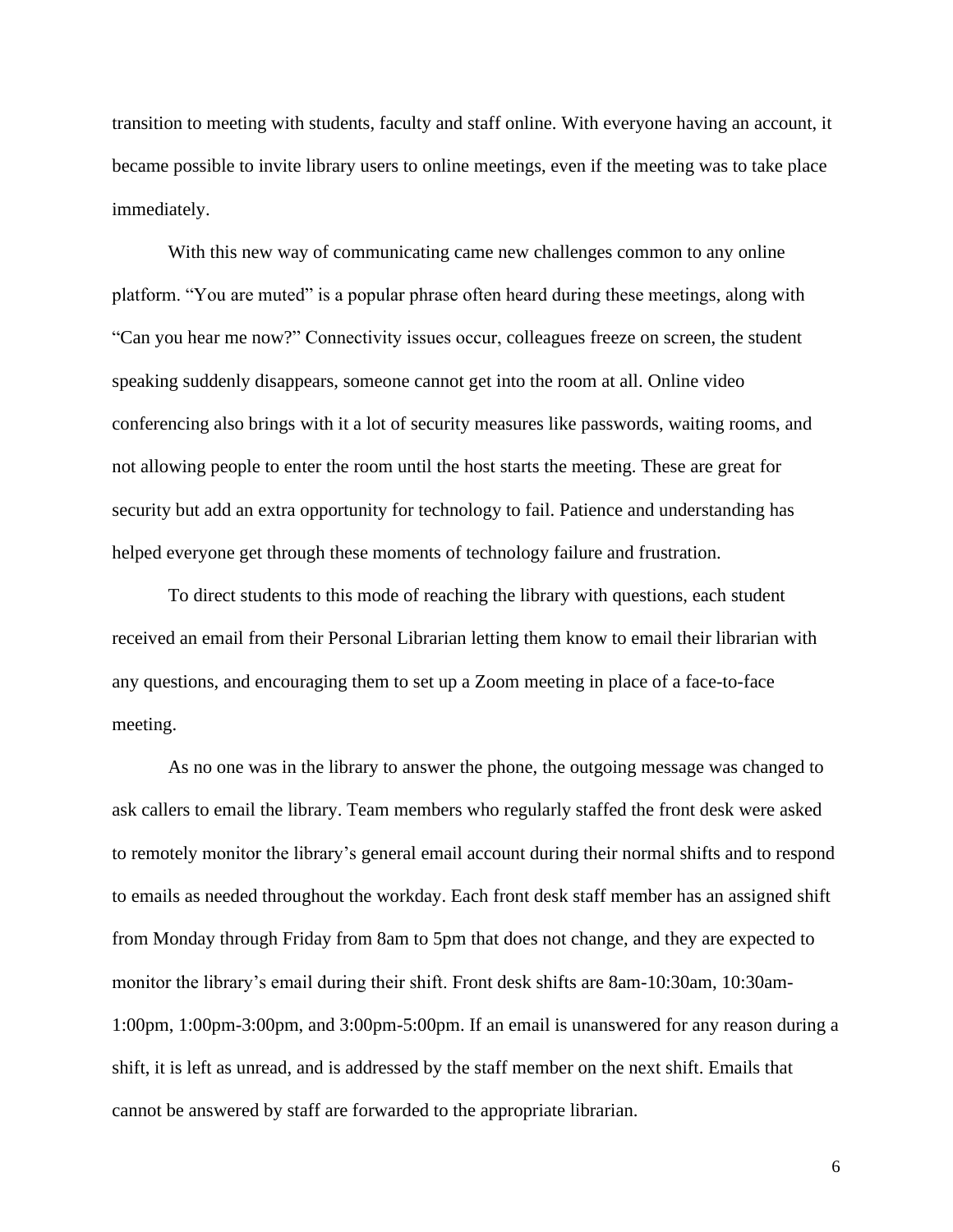Public patrons make up a small percentage of those who use the library resources. License agreements do not allow public patrons to access the digital collection unless they are physically in the library, so with the library closed they lost access to not only the physical library space, but also the resources.

#### **PROGRAMMING AND ACTIVITIES**

While having an almost all-digital collection allowed the library team to continue providing seamless access to library resources, moving to remote work prevented the team from delivering any regular programming,<sup>1</sup> including wellness activities for students studying for exams that involved providing coffee and cookies, and the library's biggest event, the semi-annual "Info Expo," which typically draws 30-50 individuals seated together in a small lecture hall and where lunch is provided. Normally, the library provides monthly lunch & learn sessions for faculty and staff all year. During the summer the library team provides a series of weekly wellness activities. Having the library closed to users prevented the team from providing these programs so the Public Services team met via Zoom and decided early during remote work to transition existing programming to an online format and to come up with new, virtual ways to engage with users. Three programs evolved out of the remote work time: (1) virtual lunch  $\&$  learns; (2) Wellness Wednesdays; and (3) HSL Podcast Club.

#### *Virtual lunch & learns*

For five years the library has provided a monthly lunch & learn session for faculty, staff, and students. The series, called "BYOL" short for "Bring Your Own Lunch," has garnered a consistent following of College of Medicine staff and is generally well-attended. Not wanting to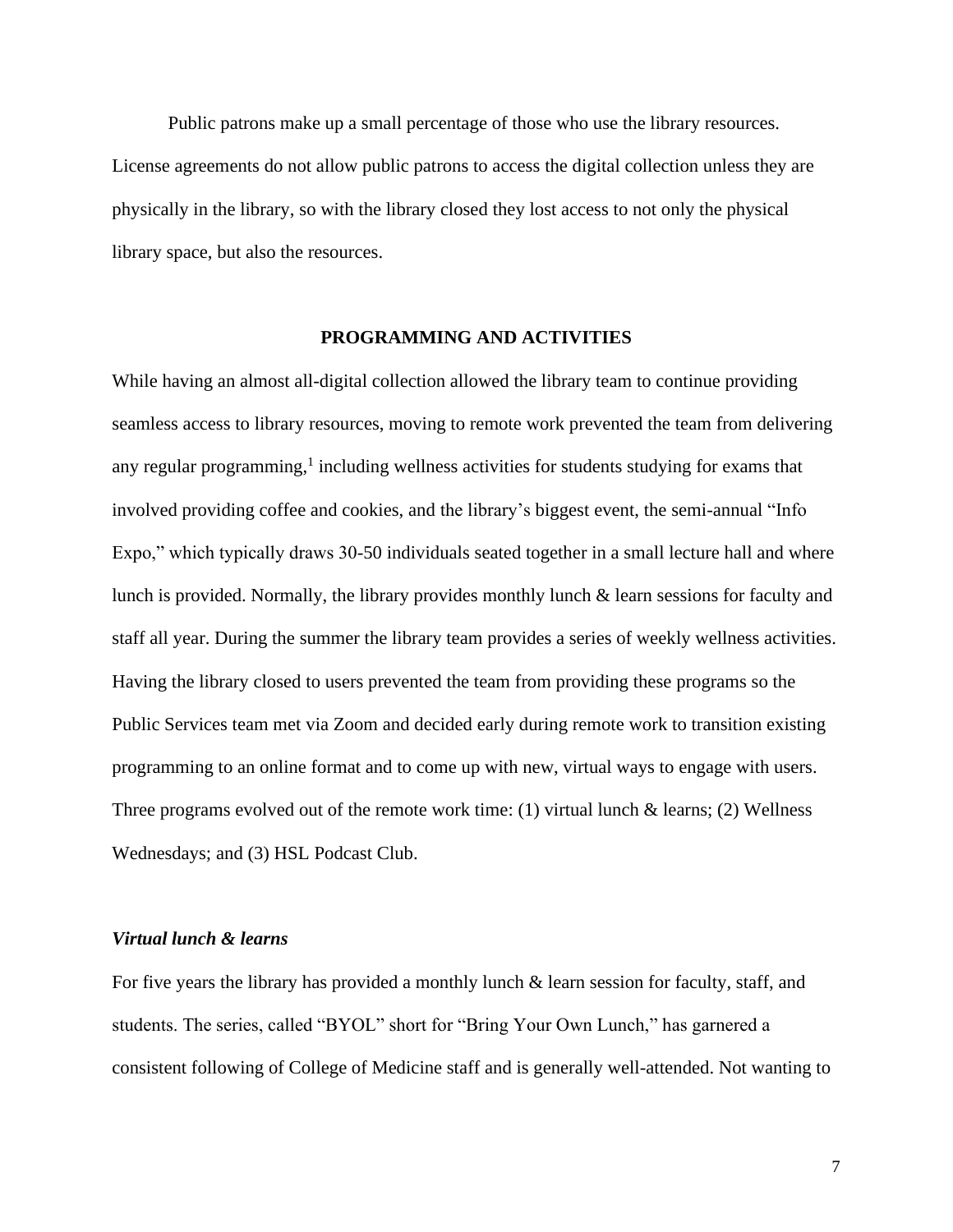miss an opportunity to provide the next scheduled BYOL due to the remote work situation, the library team decided to create a virtual BYOL.

The April 2020 session, "Audiobooks & More Free Resources," featured free audiobooks and other resources available online from public libraries, and was delivered via Zoom. Surprisingly, the virtual session attracted at least the same number of attendees as the in-person sessions. The Zoom platform also allowed the library team to create an interactive session using Zoom's polling feature. While one library team member presented the session, another engaged with the audience via the Zoom chat feature. The audience engagement was so positive during this session that future BYOLs followed the same format. Other virtual BYOL sessions have included "2020 Hurricane Update," "Fun TED Talks," and "Guided Meditation."

One benefit to moving the lunch and learns online is that it was easier to arrange guest speakers for the sessions. Meeting rooms in the medical education building, where the library is located, are in high demand and they are scheduled on a first-come first-served basis with rooms booked 12 months ahead of events using an online scheduling software, Astra. These scheduling issues make lunch and learn dates less flexible once a room has been booked. For consistency, lunch and learns were generally scheduled at noon on the third Thursday of the month. With online meetings, the library team had greater flexibility as to which Thursday to schedule the session, based on guest speaker availability.

#### *Wellness Wednesdays*

The library has a reputation for being a center for workplace wellness for faculty and staff at the College of Medicine. In order to continue providing an outlet for wellness and still maintain library visibility while all faculty and staff were working remotely, the library's public services team created a weekly email campaign called "Wellness Wednesdays" using a free MailChimp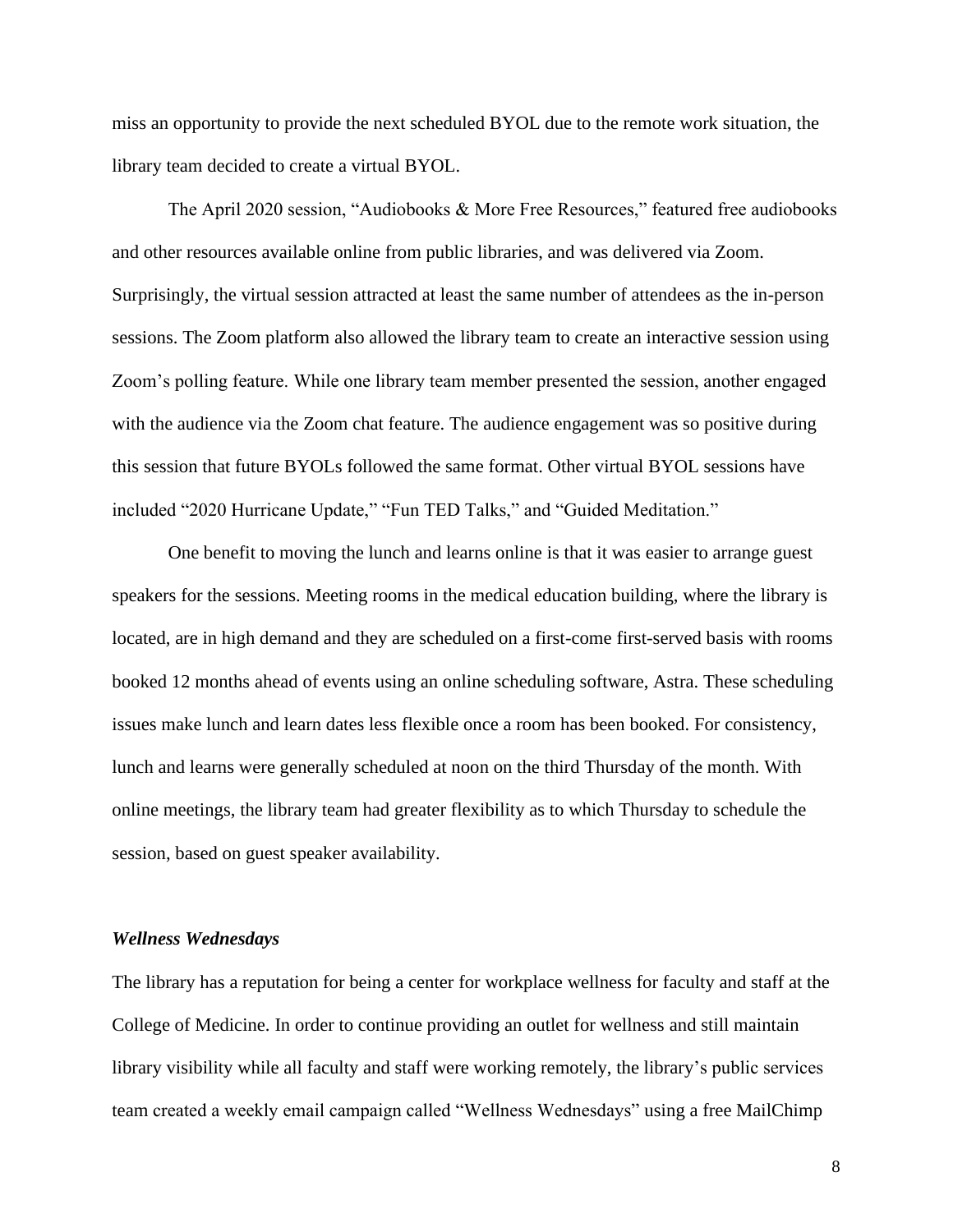account. MailChimp allowed the public services team to create and schedule emails ahead of time, to have the sender appear as "Health Sciences Library," and to create a uniform appearance to emails regardless of who created the content. It also allowed the public services team to see how many recipients opened the emails and which emails were more popular than others. The Head of Public Services was primarily responsible for this campaign and its content, and created a list of ideas for emails with input from the library team.

Every Wednesday faculty and staff received a Wellness Wednesdays email from the library highlighting wellness resources they can enjoy from home. Some Wellness Wednesday emails were less resource-based and were instead intended to provide pure entertainment, providing readers with a fun, positive message amidst what was surely a stressful time for all. Wellness Wednesdays topics have included: learning a new language with Mango, educational baby animal videos, virtual National Park tours, meditation apps, coloring apps, music therapy, a video tour of artwork hanging in the library space, and a video of crowd-sourced pet photos. In total the public services team created 16 emails that were scheduled from March through July of 2020.

Wellness Wednesdays emails were opened by an average of 110 out of 339 recipients over the course of the 16 weeks, for an average open rate of 32%. According to MailChimp's benchmarks, the average open rate for Education and Training is 23%. College of Medicine staff have emailed the library to share that they enjoyed the resources shared in various Wellness Wednesdays emails.

#### *HSL Podcast Club*

Prior to the COVID-19 pandemic, the library hosted a weekly Thursday event called "Popcorn Day," in which the library team popped and provided popcorn to faculty, staff, and students. This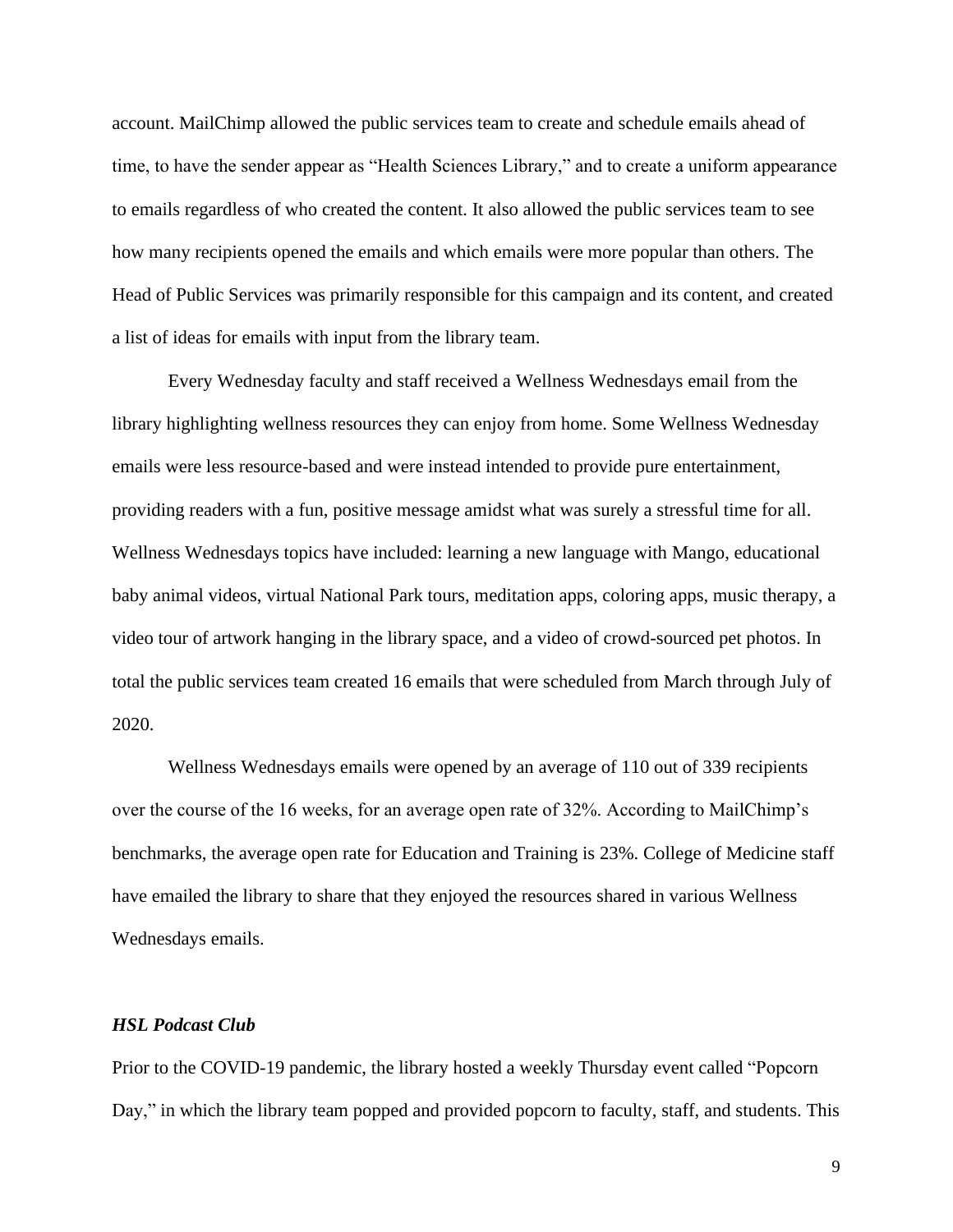encouraged library users to intermingle casually in the library in an informal setting. Unable to continue Popcorn Day as the library staff moved to remote work, the team felt the need to create another opportunity for engagement that could be hosted virtually, and that would still allow faculty and staff to interact with each other. Students were excluded due to their schedule changes during this time. The library staff decided to create a podcast club that would be held the same day and time that the Popcorn Day event used to be, but this event would be hosted on Zoom. An email was sent in March inviting College of Medicine faculty and staff to sign up for the Podcast Club. A total of 20 individuals from various departments within the College, including Human Resources, Internal Medicine, Faculty Development, and others, joined the Podcast Club at its inception. Another email invitation was sent at the end of the summer, and several other College of Medicine staff members joined. Attendance at the meetings has varied weekly, depending on the content of the podcast and individual schedules. Meetings typically have an average of six participants.

Every Thursday the Senior Library Technical Assistant hosted an hour long discussion on a single episode of a new podcast. The genre of the podcast changed every week and was selected by the Senior Library Technical Assistant based upon the podcast's success in the Apple and Google Play podcast apps, and also at the suggestion of participants. Genres included true crime, diversity and inclusion, comedy, mystery, and current events among others. The Head of Public Services assisted in the management of the meetings, and created weekly emails to podcast club members. An e-mail was sent to podcast club members each Monday informing them which episode to listen to by the Thursday afternoon meeting; this email included an Outlook calendar invitation for the meeting. Prepared questions and background information on the podcast episode were used to encourage participation in the discussion.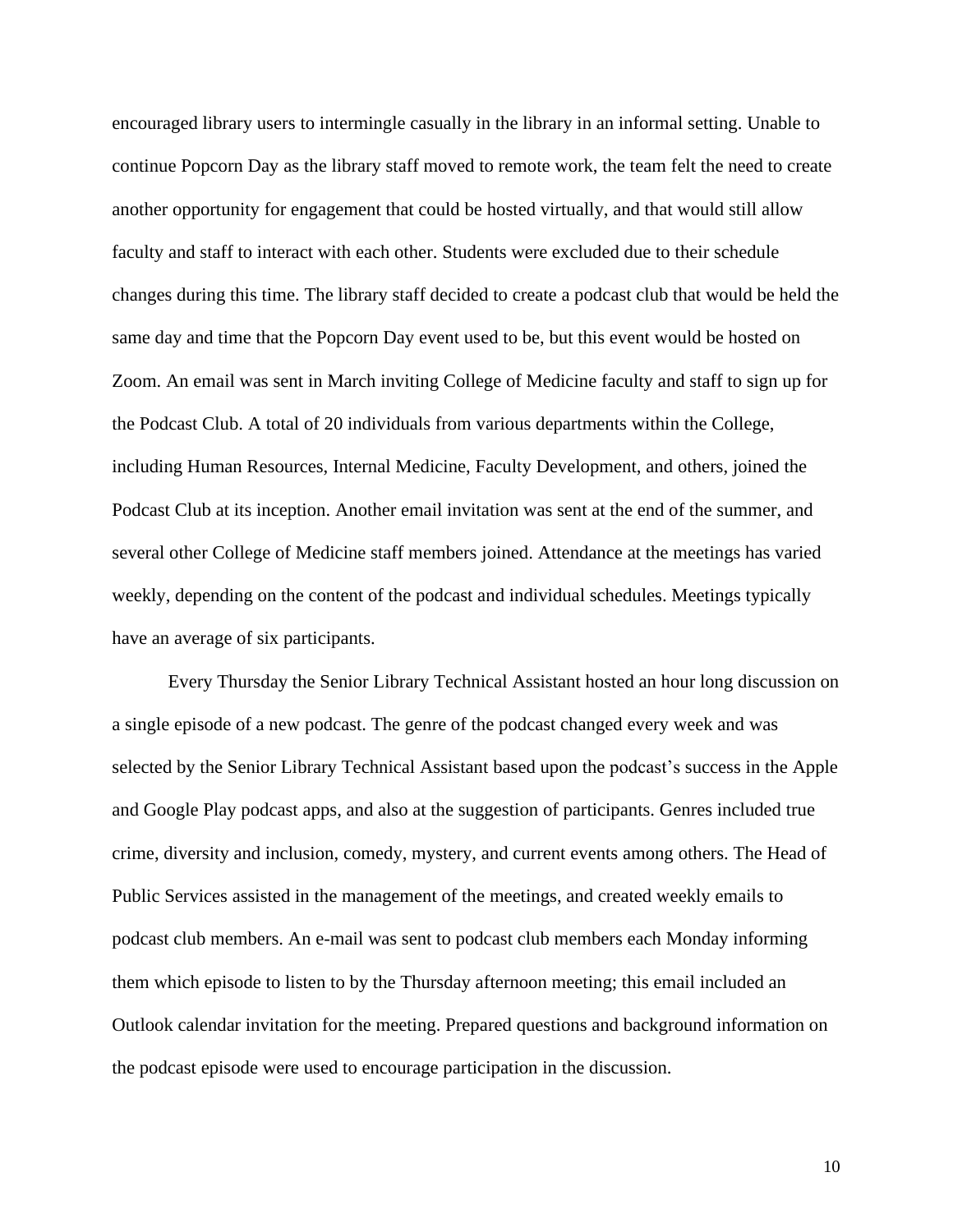HSL Podcast Club has been running for seven months, and two more months of podcasts are already planned. The club has been a source for both socialization and stimulation for faculty and staff. The club has gained a regular following each week, and members have shared that it has helped overcome feelings of isolation that many people have experienced since they began working remotely.

#### **INSTRUCTION**

Along with how the library provides reference and programming, another area impacted due to working remotely is instruction. The library team provides opportunities for face-to-face, live instruction in a variety of settings throughout the four years of medical school, from lecture-style orientation for first year students, to small group instruction with fourth year students in a library-led elective. Working from off campus meant finding new ways to deliver instruction, and brought with it its own challenges.

#### *Orientation for new medical students and residents*

The start of a new academic year provides academic libraries an opportunity to showcase library services and resources, train new student users, and to make a good first impression on a brandnew class of learners. This year the college required the library team to provide orientation to new medical students and residents virtually.

Conducting orientation for 120 new medical students via Zoom certainly did not seem ideal, as it lacked the personal interactions afforded by in-person instruction in a lecture hall. During a normal new student orientation, the library team gets an opportunity to introduce themselves, and students get to meet their Personal Librarian. In an attempt to replicate this in an online setting, students were asked at the start of the session to select the speaker view in Zoom to allow each member of the library team to briefly introduce themselves. To make sure students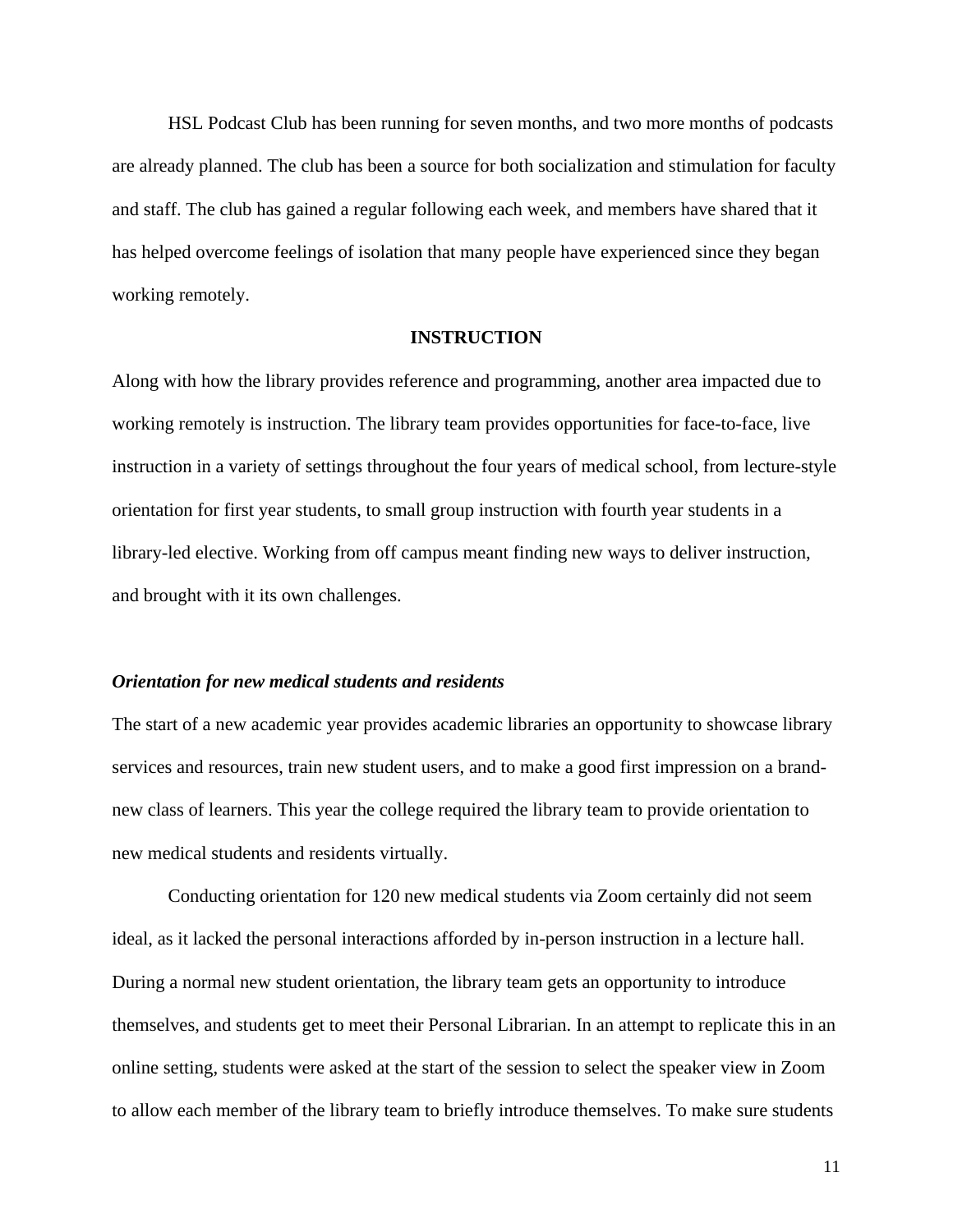had a chance to put a face with the name of each Personal Librarian as they were introduced, the presentation included a picture of the librarians. Student evaluations from the session indicated that many students would have preferred a one-on-one interaction with their librarian via Zoom's breakout rooms, so the library team is planning on incorporating this feedback for future online orientations.

The primary instruction provided to residents is generally how to access library resources remotely, and to highlight specific resources geared to residents. As a result, the library team decided to create a short video tutorial on how to login from the library's website and access these resources. The video was then presented during the live new resident orientation. This video was recorded using Zoom by conducting a screen share and recording the "meeting" with a voice over. This method of creating a tutorial may not produce a highly edited video like those generated by software like Camtasia, but it did look and sound professional, as pointed out by multiple individuals on the graduate medical education team.

#### *WikiProject Medicine*

Since 2017, the health sciences library has provided a hybrid learning opportunity for fourth year medical students to gain medical writing experience by editing a Wikipedia entry on a specific medical topic in an elective course called "WikiProject Medicine." Typically, students were required to attend in person on the first day of class for an orientation and the last day of class to present their completed topics. During the pandemic, the class went completely online for all required sessions using Zoom. This presented a challenge because the library team provides faceto-face instruction on searching PubMed during the orientation session. For the librarian providing the live demonstration when screen share was enabled, and with only one laptop monitor to work with, there was no way to see all of the students; did they look confused, were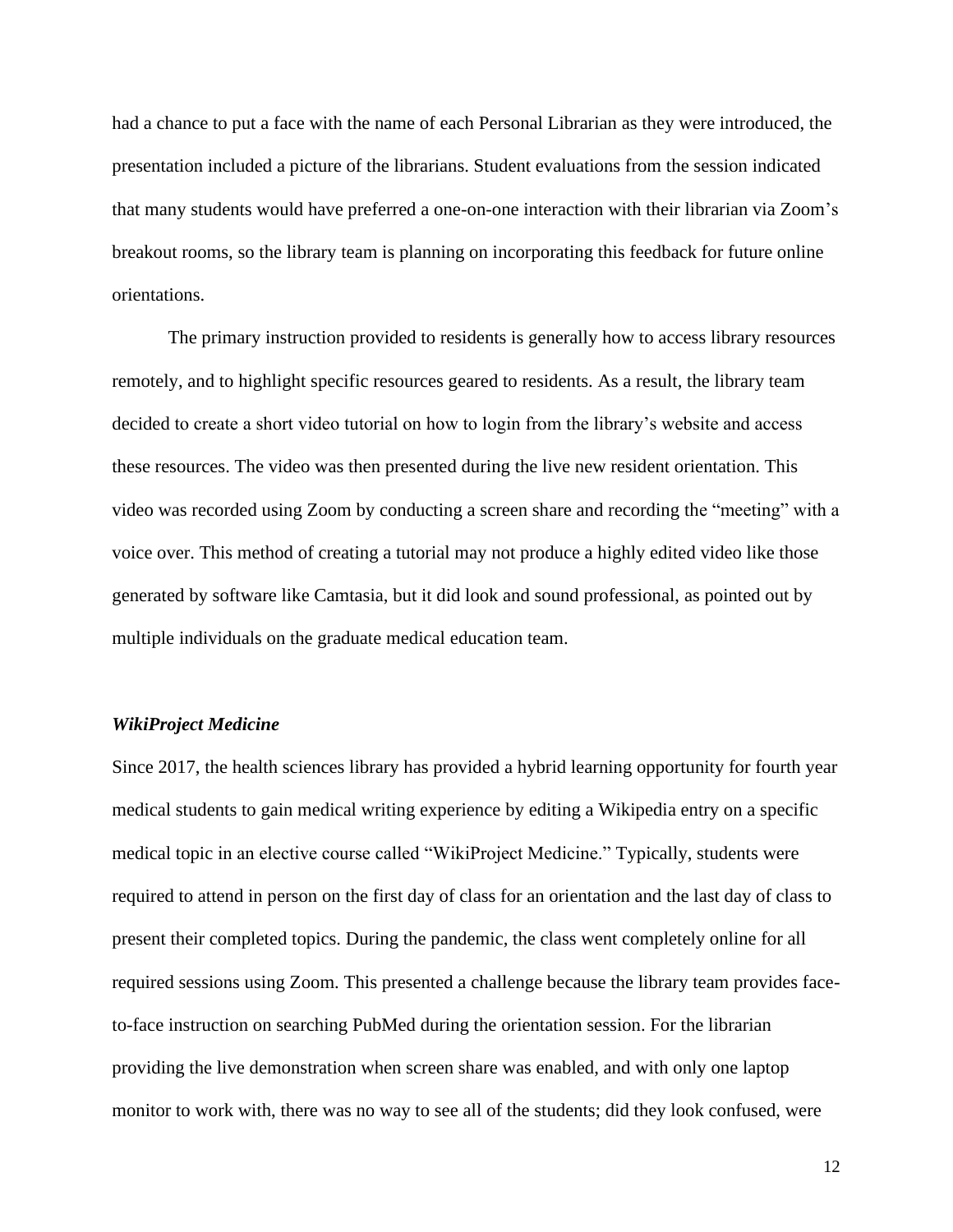they asleep? This left the librarian feeling disconnected from the students. This is a significant limitation of this video conferencing platform when using it for instruction. For future courses, the students were informed to use the chat room to ask questions. The course instructors monitored the chat room and responded to questions during the presentation or following the presentation read the questions to the librarian to be answered. When the live demonstration was over, the students had the opportunity to conduct their own search and share screening was available if they wanted to share their screen when asking questions about their searches.

#### **COLLECTION DEVELOPMENT**

Because the library's collection is almost entirely digital, faculty, staff, students, and residents are familiar with accessing library resources from anywhere on their computer or mobile device, so there was little if any interruption in users' accessing library resources. However, teaching and assisting students remotely is less familiar ground. The medical curriculum is a mix of in-person and small group lectures, so transitioning to all online was a learning curve for most of the faculty. The pandemic forced faculty to get creative with finding resources for students to use remotely. For example, the Surgery Clerkship had to find a way for surgical students to complete their clerkship after the pandemic made it impossible for students to shadow live surgeries. The surgical faculty, funded by the office of Faculty and Academic Affairs, licensed a product called the Journal of Medical Insight (JoMI), a peer-reviewed surgical journal that publishes videos of surgical procedures. Since access needed to be granted to a select group of students, the faculty reached out to UCF IT and the Electronic Resources Librarians to find a way to quickly provide access to just students in the surgery clerkships. Taking advantage of the library's authentication software, UCF IT and the librarians worked together to set up a new permissions group, securing access to selected users.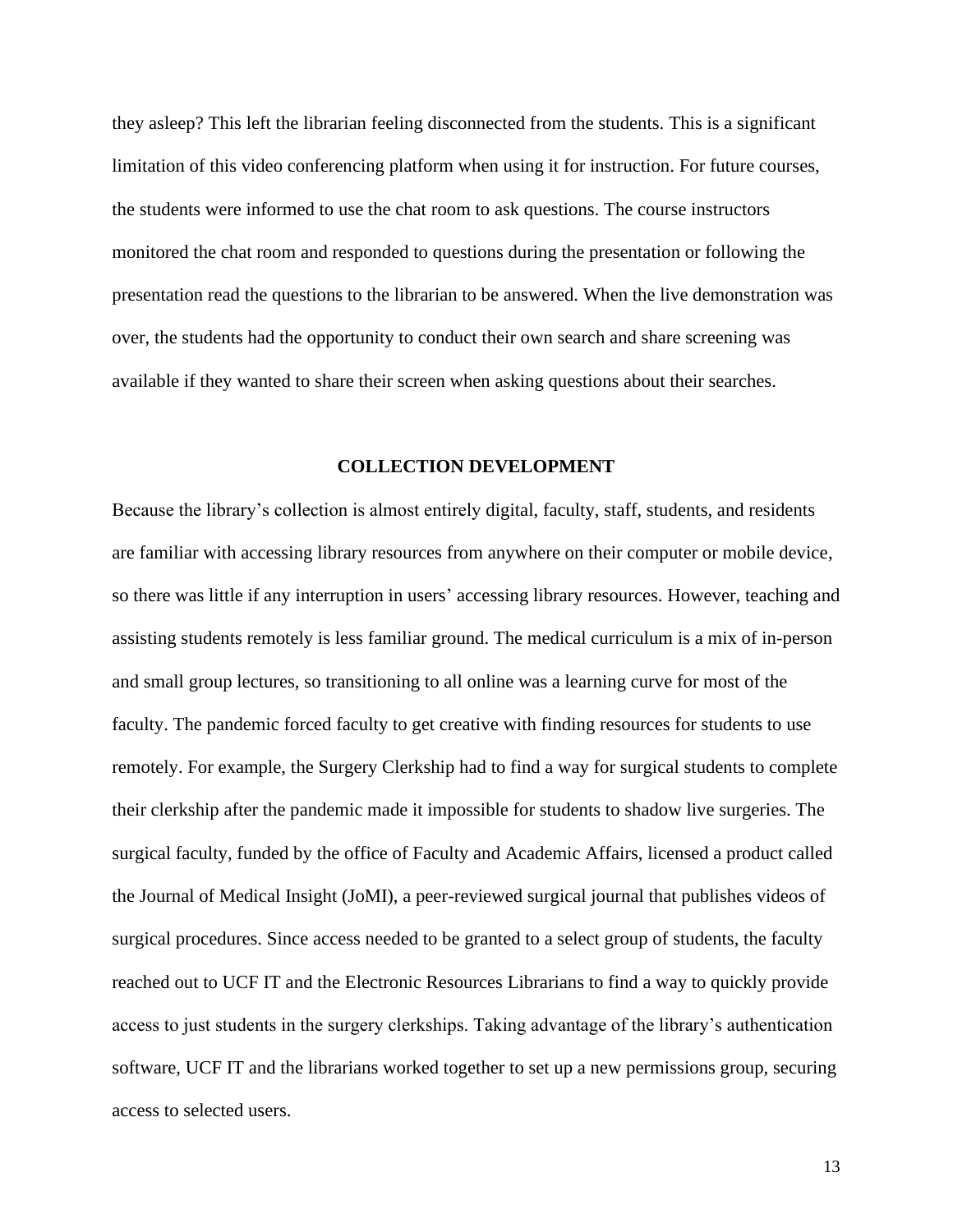In addition, the physicians in the UCF Health clinics also had to scramble to provide services to customers remotely. To assist them, the Electronic Resources Librarians found telemedicine e-books readily available in the UCF Libraries collection. The e-books were then added to the Health Sciences Library's E-Books page for easier access for Health Sciences Library users.

#### **COMMUNICATION**

The closing of physical spaces brought with it a push to move instruction and communication online, this increased dependency on online communication channels, especially email. However, communicating via lengthy text-based emails was not ideal for engaging with users, especially when users needed to follow complex instructions. To combat potential reading fatigue, short videos were created.

Working remotely changed not only communication methods between the library team and users, but also communication between team members. A new way of communicating in real time had to happen quickly, as things were changing rapidly, and everyone needed to be kept informed.

#### *Making videos*

Short videos were created to better communicate with users and to help them engage with the content. A variety of platforms were utilized that were either free or provided by UCF. Adobe Spark, Zoom, Camtasia, PowerPoint, and ScreenFlow were used to create videos to educate, instruct, and engage with library users. Adobe's Spark was used to create the short video tour of artwork hanging in the library space, and the crowd-sourced pet photos video for a Wellness Wednesdays email. Spark is specifically designed for creating short photo-based videos, and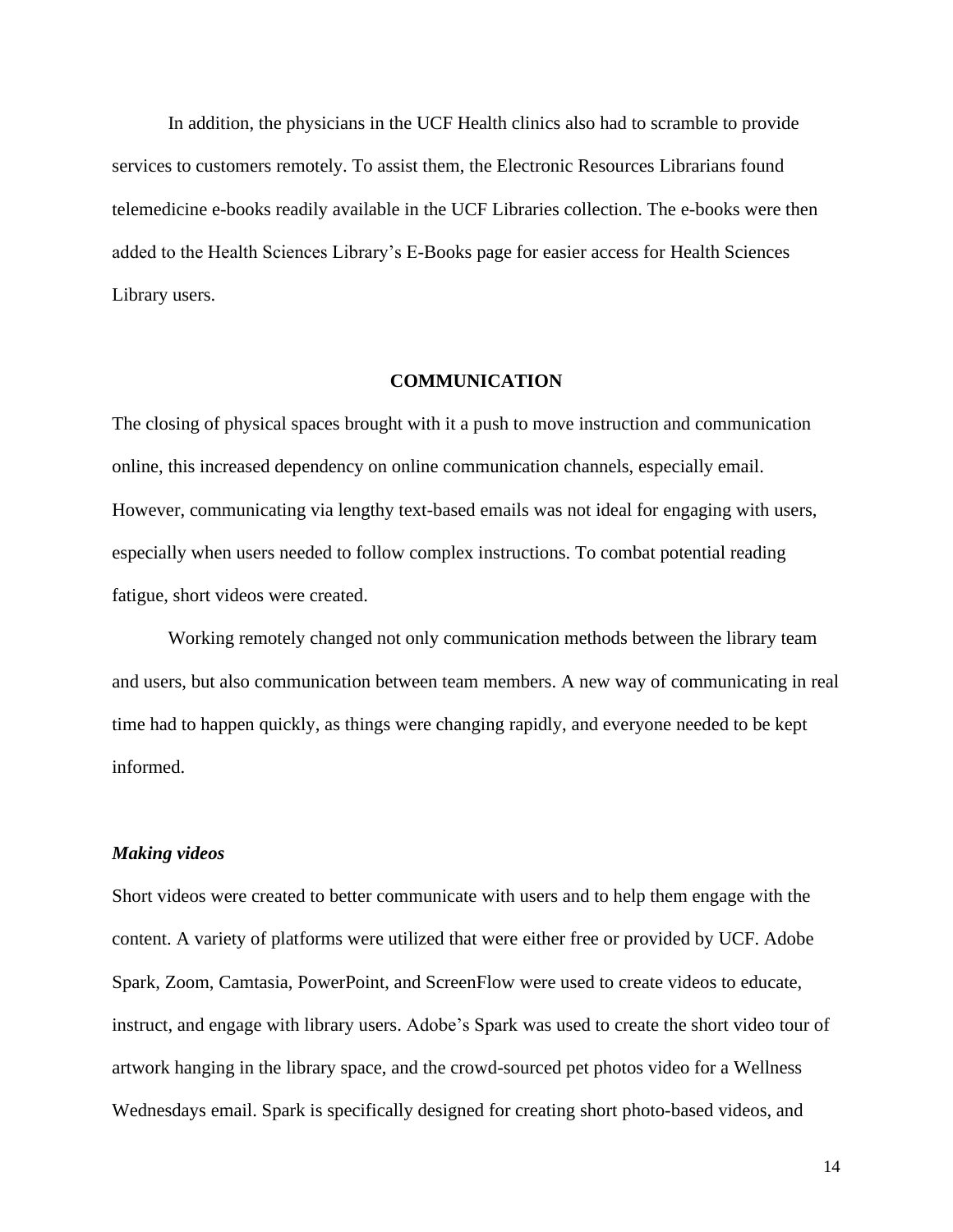includes background music, and easy to add text.<sup>6</sup> The videos were distributed via email and social media platforms to allow users to access content on their preferred communication channel.

When the college's communication team put out a call for 30 second video clips to welcome the class of 2024, the library team did not want to miss the opportunity to welcome the new students. So, using PowerPoint's animation and record slide show functions, a one slide "Welcome Class of 2024" video was created. Once exported as a video file, the clip was shared via social media.

Some faculty and students used this time to write articles for publication, and one frequently asked question over the summer was on the differences between open access, hybrid, and traditional journals. To help answer this question, PowerPoint was used to create an educational video on publishing models. The video is available on the Getting Published LibGuide.<sup>7</sup>

Choosing the right video software for the project allowed for creating videos efficiently and quickly without steep learning curves. Zoom, Camatasia and Power Point can be used to screen capture. Camtasia has additional features for video editing and adding special effects. When appropriate, videos were created without using terminology that would date the content, making the videos reusable in the future. The video instructing third year medical students on how to return their iPad—a fun black and white movie created using Apple's ScreenFlow—had a 100% success rate in students returning their technology to the library.

#### *Slack*

During the first week of remote work, the library director set up a free instant messaging app called Slack for the team to use to communicate with one another. Separate channels were set up: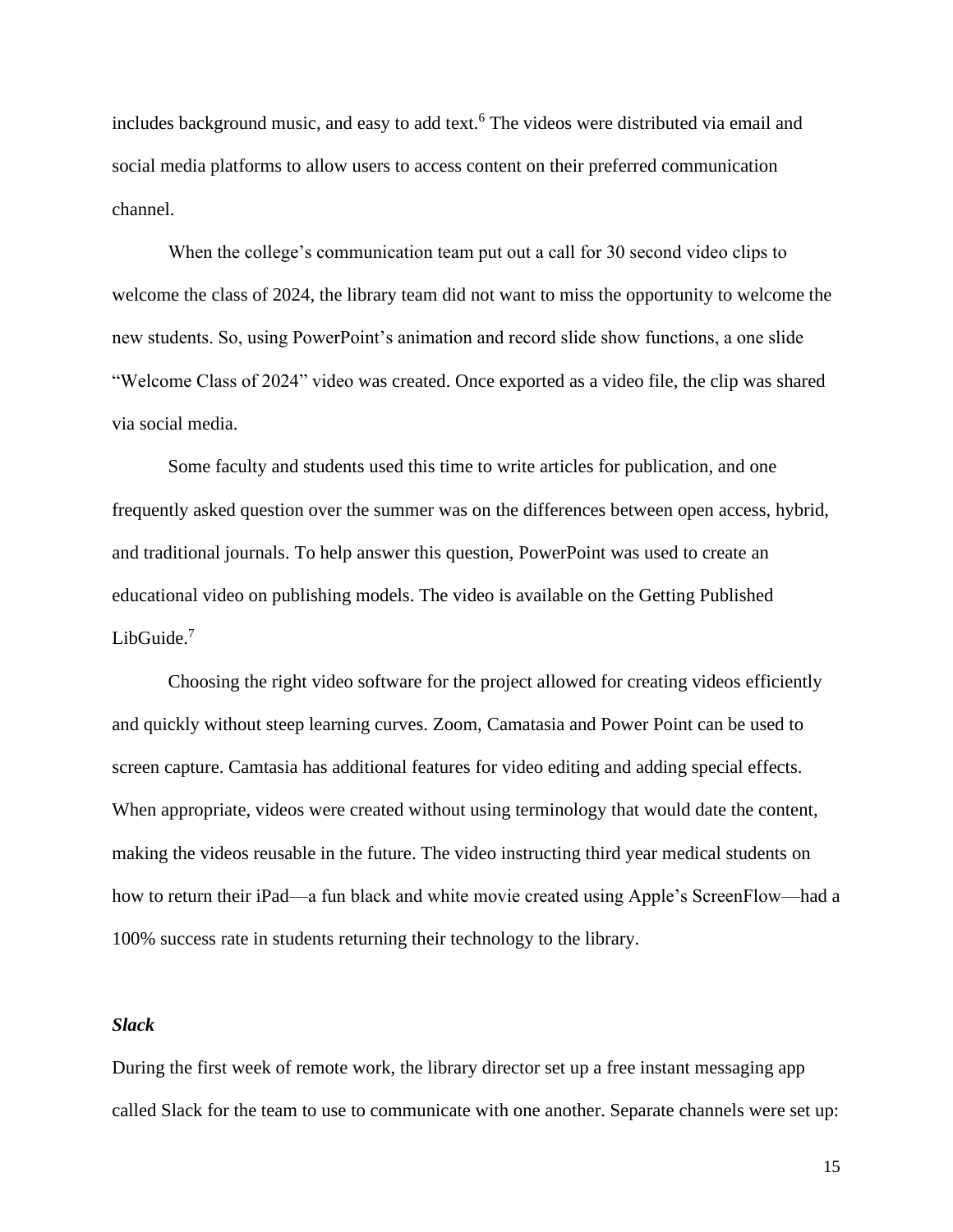one for daily-activities, like signing in and out for the day; a COVID-19 resource section, so resources and files could be shared easily; departmental channels including Administration, Public Services, and Interlibrary Loan; and a "Random" channel for camaraderie, where birthday wishes, newborn pictures, achievements and frustrations could be posted. This kept conversations going without filling up email inboxes or "blowing up" cell phones with group texts.

#### **CHALLENGES OF REMOTE WORK**

Remote work created challenges for everyone. One challenge was planning when the future is unknown and things are changing on a daily basis. The Public Services team, for example, had to cancel several programs that were planned for summer and fall because they involved in-person activities for students and college staff. Flexibility is the key to overcoming the constant changes. Instead of dwelling on missed opportunities for events that were planned, it was necessary to find new ways to host events virtually. Another challenge experienced by everyone was technology frustrations and failures. At first there was a steep technology learning curve; learning new online communication platforms, learning how to provide instruction virtually, or just learning to unmute before speaking. After many weeks of working remotely, these things became second nature. Communication was another challenge, the library team has a history of being highly collaborative, even within departments. It was common for members of the library team to enter into the office of another team member to discuss a problem, collaborate on a project, or just to share ideas. Working remotely removed the serendipitous nature of these interactions. Instead, the team began inviting colleagues via messages on Slack to join them in an impromptu Zoom meeting when needing to collaborate or brainstorm on a project.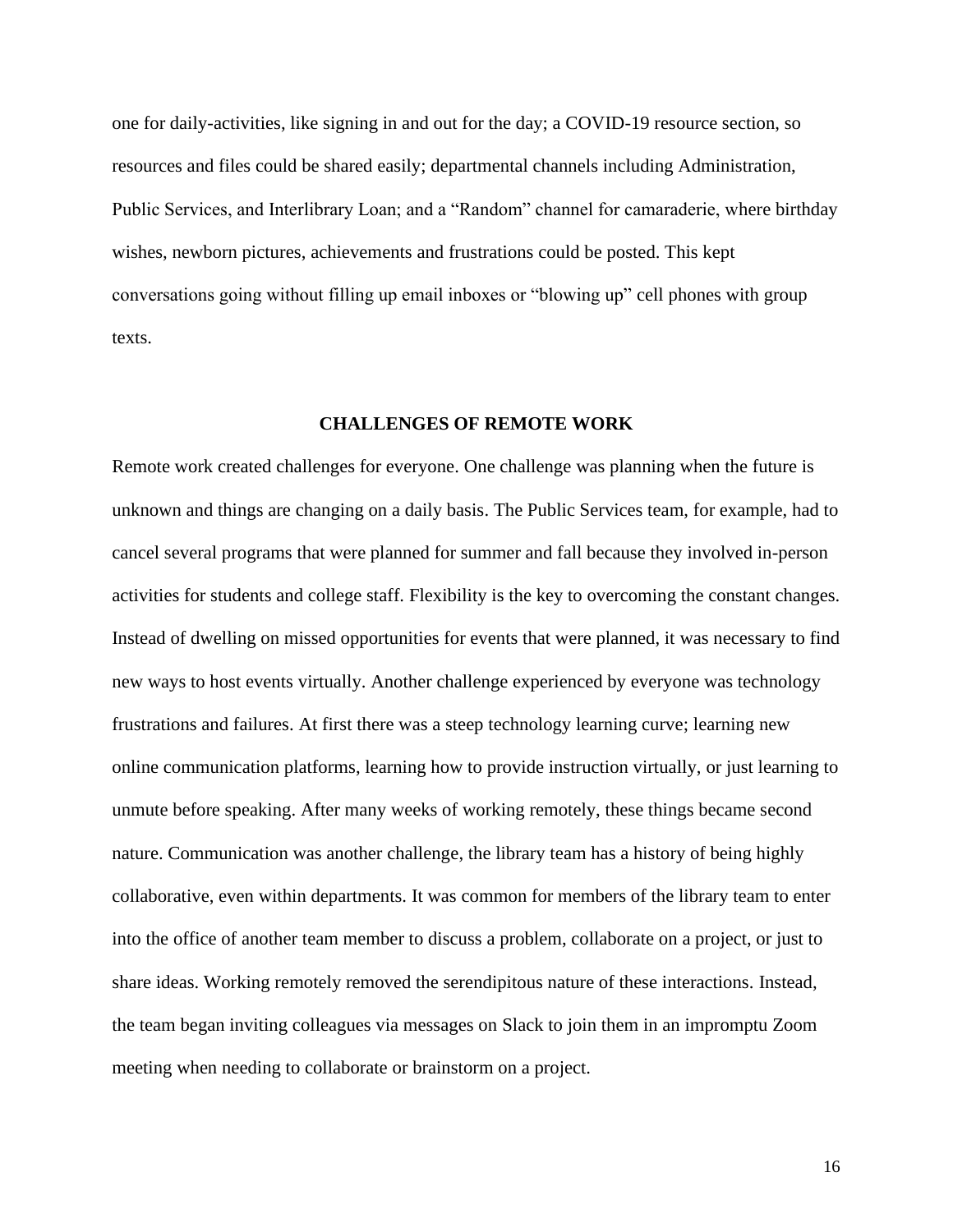### **POSITIVE IMPACTS OF REMOTE WORK**

The COVID-19 pandemic of 2020 forced many libraries to quickly redirect nearly all aspects of their operations. For the library team, moving to remote work due to the library's closure resulted in new and innovative ways to interact with users and with one another. It also resulted in novel ways of doing things and created opportunities for new programs and services. Above all, continuing library services while working remotely forced the library team to learn new skills, adapt to unfamiliar technology, and to create new and lasting programming for users. When the library doors finally reopen, it will not be business as usual, but instead users will find library operations that are new and improved.

#### **REFERENCES**

- 1. Gillum S, Williams N. Promoting library visibility through creative programing. *Med Ref Serv Q*. 2019;38(3). [10.1080/02763869.2019.1623616](https://doi.org/10.1080/02763869.2019.1623616)
- 2. Gillum S, Williams N, Herring P, Walton D, Dexter N. Encouraging engagement with students and integrating librarians into the curriculum through a personal librarian program. *Med Ref Serv Q*. 2018;37(3). [10.1080/02763869.2018.1477710](https://doi.org/10.1080/02763869.2018.1477710)
- 3. Gardner M, Herring P. Coronavirus COVID-19.<https://guides.med.ucf.edu/covid19> Accessed: October 29, 2020
- 4. Medical Library Association. COVID-19 Resources for Medical Librarians & Other Health Information Professionals. [https://www.mlanet.org/page/covid-19-resources-for](https://www.mlanet.org/page/covid-19-resources-for-medical-librarians)[medical-librarians](https://www.mlanet.org/page/covid-19-resources-for-medical-librarians) Accessed: October 26, 2020.
- 5. Zoom.<https://zoom.us/> Accessed: October 23, 2020.
- 6. Adobe Spark.<https://spark.adobe.com/sp/> Accessed: October 23, 2020.